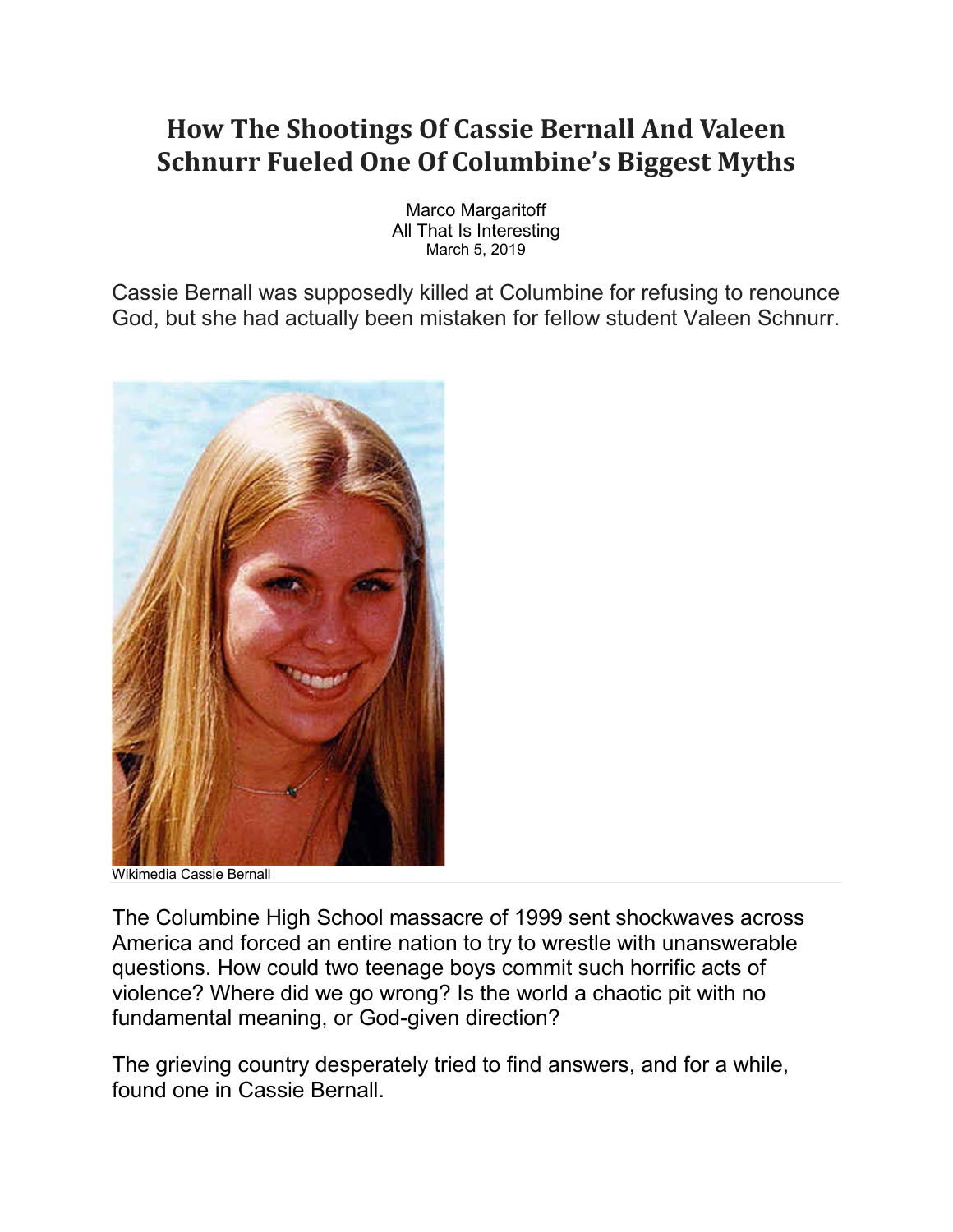Cassie Bernall was 17 when Eric Harris and Dylan Klebold gunned her down during the massacre at Columbine High. As the studious daughter of a religious mother, Misty Bernall, the young woman became a sort of martyr when a student witness named Emily Wyant claimed that Bernall had refused to reject God during the shootings, causing Klebold to kill her. So there it was: These troubled boys could at least be filed as "anti-religion" and we could all feel like we understood them to some degree.

In reality, however, Cassie Bernall was killed without any such prologue which Wyant only finally revealed more than 10 years later. In the meantime, the myth gained so much traction that outlets like *Salon* and *Rocky Mountain News* as well as Misty Bernall's book, *She Said Yes: The Unlikely Martyrdom of Cassie Bernall* captivated a nation.



Public Domain Valeen Schnurr

As is the case with any myth, however, there was a semblance of truth to the tale. A girl [did get shot and did profess her religious faith](https://newrepublic.com/article/122832/why-does-columbine-myth-about-martyr-cassie-bernall-persist) to Dylan Klebold, but she didn't die as a result. And her name wasn't Cassie Bernall, it was Valeen Schnurr.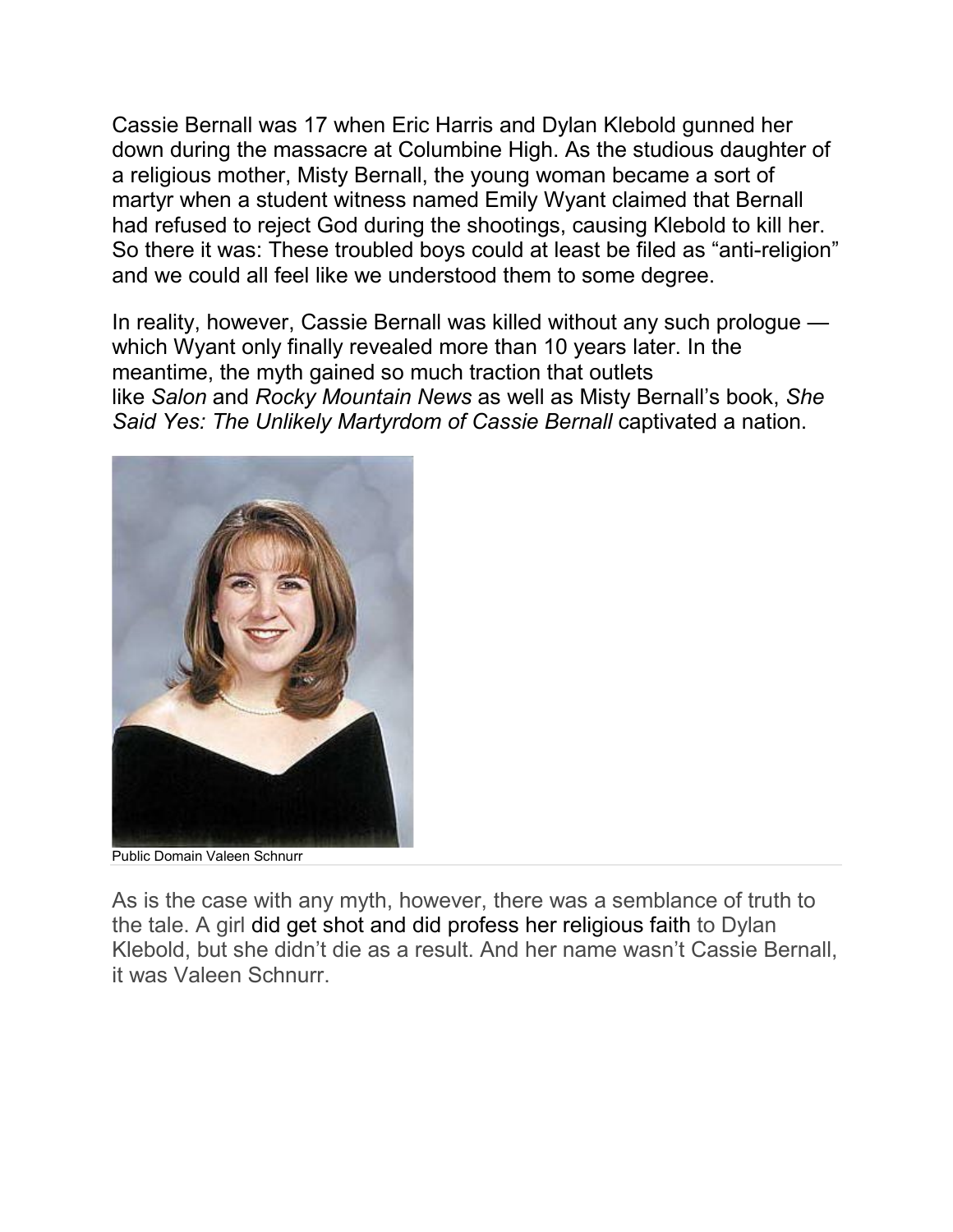The Shootings Of Cassie Bernall And Valeen Schnurr



Wikimedia Commons Eric Harris and Dylan Klebold in the Columbine cafeteria during the shooting on April 20, 1999

On April 20, 1999, Eric Harris and Dylan Klebold — two friends who bonded over violent video games, guns, and Nazi iconography — walked into Columbine High School prepared to immortalize themselves in the history books. Their plan was to kill more people than Timothy McVeigh did in the Oklahoma City bombing, and they too were planning to do so with explosives.

When the two 20-pound propane bombs failed to explode, however, Harris and Klebold had to reassess, *[CNN](http://edition.cnn.com/SPECIALS/2000/columbine.cd/Pages/dufflebags.htm)* wrote. They initially wanted to pick off students when the explosions forced panicked hordes to run into the parking lot, but this was no longer an option. Instead, the Columbine shooting, as we know it, took shape.

The two students once again entered the school, and this time, officially commenced killing. Klebold eventually found his way into Cassie Bernall and Valeen Schnurr's classroom. These two girls would eventually be confused for one another by a third student, and lead to one of the most factually incorrect yet widely recounted episodes of the Columbine shooting.

Klebold eventually focused his indiscriminate shooting spree on Schnurr. He fired his shotgun at the girl, who then lay on the ground pleading for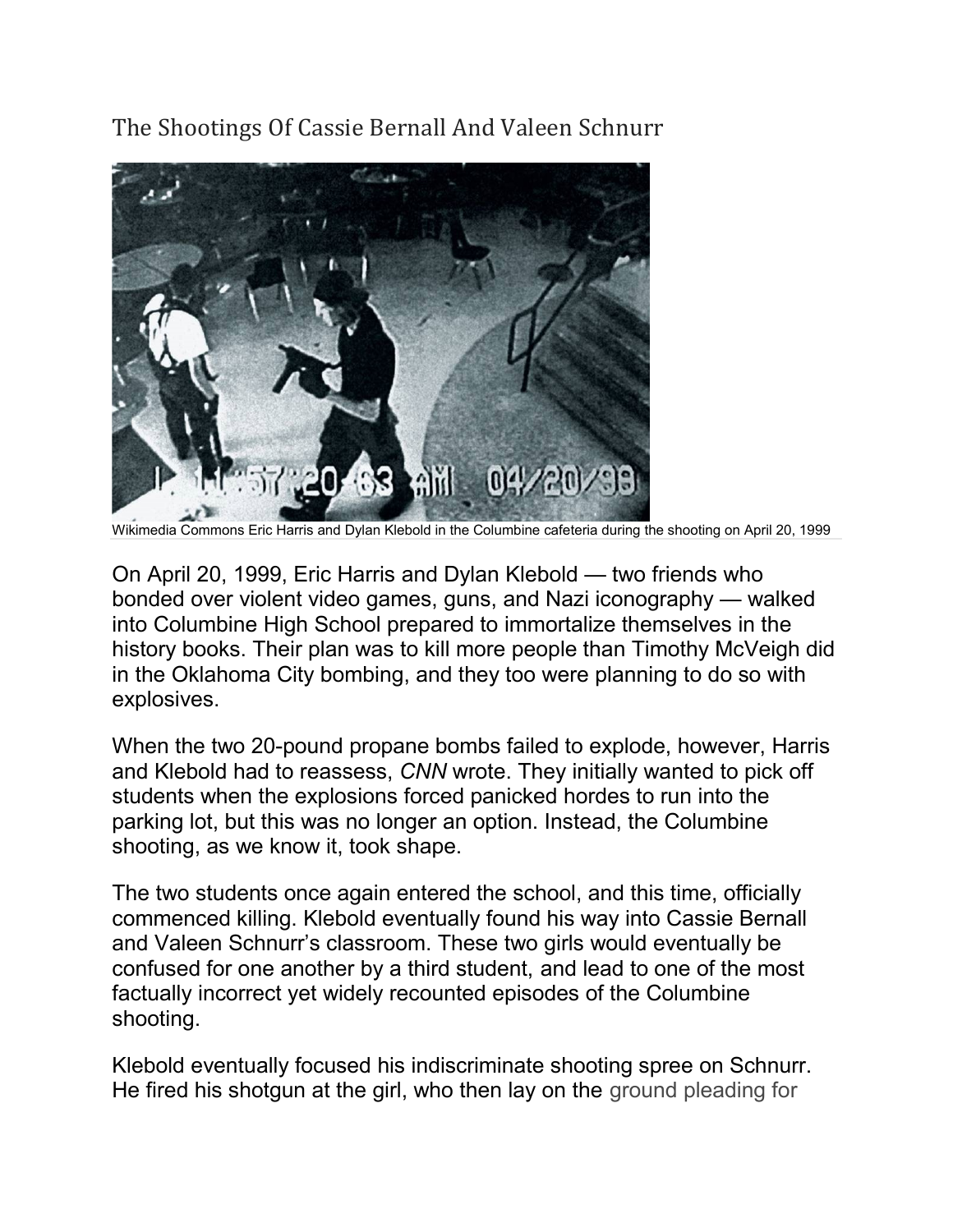God as the shooter walked away. When he heard her crying for help, however, he returned.

"God?" Klebold asked her. "Do you believe in God?" According to Wyant, Valeen Schnurr hesitated for a brief moment before responding: "Yes. I believe in God." Klebold asked her why, to which Schnurr plainly replied: "Because I believe. And my parents brought me up that way."

The shooter reloaded as Valeen Schnurr attempted to crawl away. Miraculously, though she was bleeding out of 34 separate wounds, she pulled through and was transported to a local hospital for surgery following the massacre.

Valeen Schnurr lived to tell the tale, but a boy named Craig — in the adrenaline-fueled mayhem — confused Valeen Schnurr for Cassie Bernall. Bernall, unfortunately, had been hiding in the same room and died that afternoon.



Hyoung Chang/The Denver Post via Getty Images Cassie's brother, Chris, at the Columbine two-year anniversary at Clement Park, April 20, 2001.

Though Bernall was praying quietly for Klebold not to discover her, he eventually did. He poked his shotgun under the table — and said, "Peekaboo" — before he shot her in the head.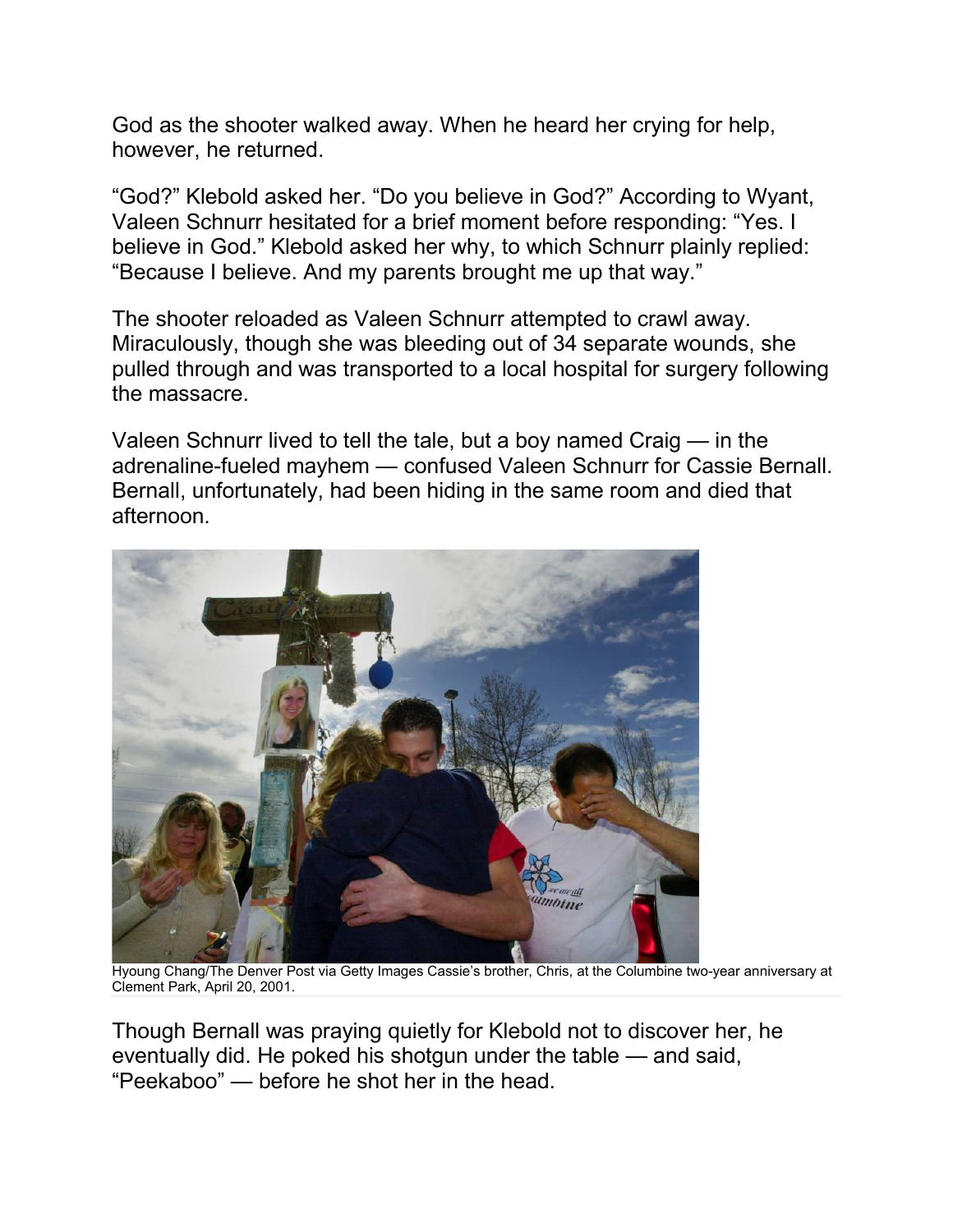There was no moment of defiance, no storybook bravery that circulated in the media, and likely not even a moment for Bernall to realize what was about to happen when she was killed. The myth merely sprang up because a boy named Craig confused two girls in the middle of a school shooting.



## The Myth Of Cassie Bernall

Mark Leffingwell/Getty ImagesA pump action shotgun and assult rifle used in the shooting, on display at the Jefferson County Fairgrounds, Feb. 26, 2004.

The narratives that Cassie Bernall was either targeted for her religious devotion or that she died as a martyr by stoically remaining steadfast before being gunned down wasn't sinister in nature.

The story was spread less for the sake of intentional Christian propaganda (though this was certainly a factor regarding Misty Bernall's book, or [Rick](https://www.washingtonpost.com/news/post-politics/wp/2015/09/16/running-transcript-undercard-gop-debate/)  [Santorum's bizarre decision](https://www.washingtonpost.com/news/post-politics/wp/2015/09/16/running-transcript-undercard-gop-debate/) to use the story as a campaign tool).

In the end, Cassie Bernall's mythologized sainthood was an act of unintentional, warranted desperation. The parents of Columbine students had just experienced one of the worst disasters in American history and tried strenuously to make sense of it. Parents, church leaders, and politicians alike all flocked to Cassie Bernall's story of faithful defiance with some employing it more opportunistically than others.